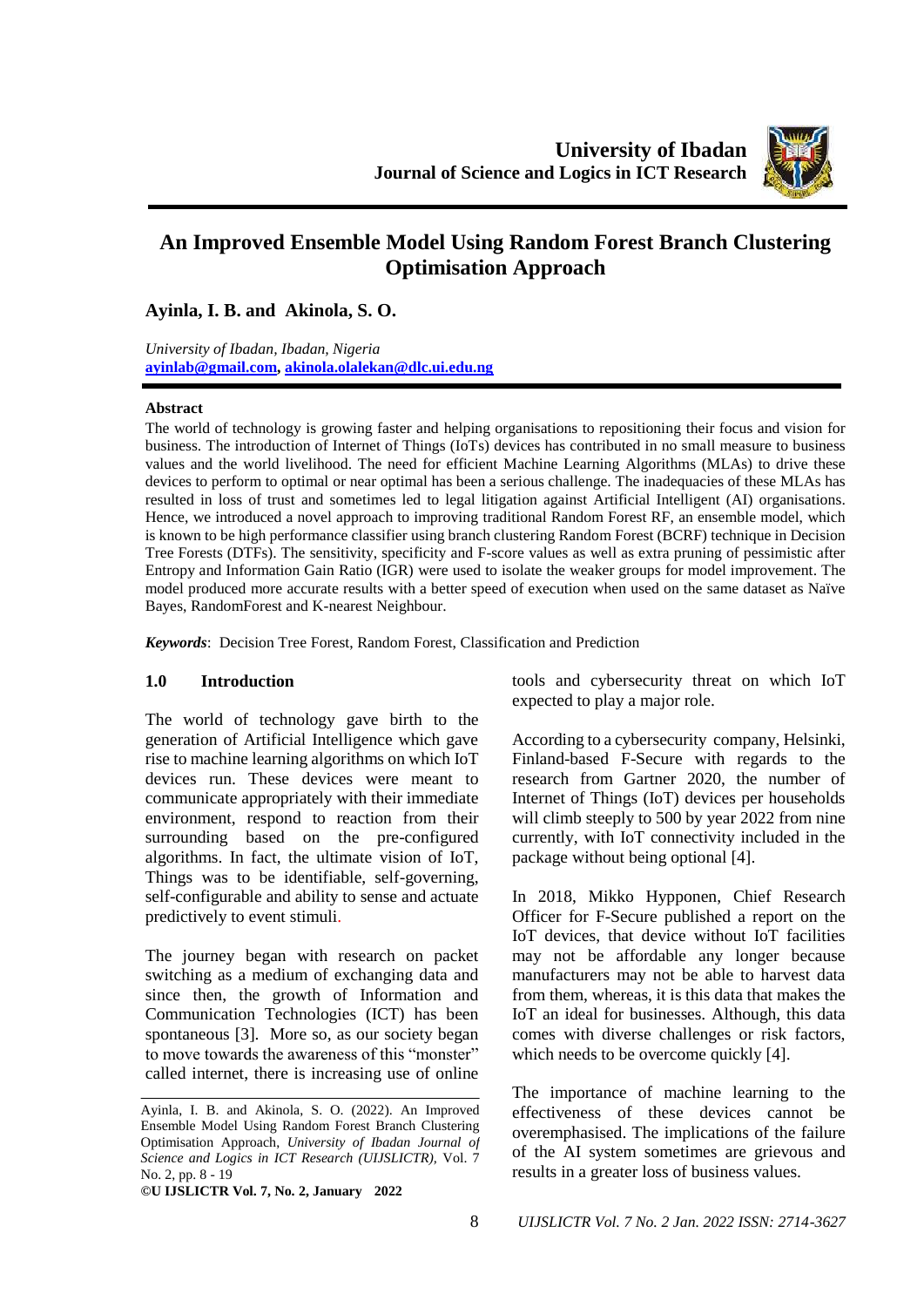In 2012, IBM lost 62 million dollars, due to the failure of an AI system built to fight cancer. The result of the performance of the system was rather disappointing because of wrong prediction of treatment to patient suffering from the disease. The algorithm recommendation was incorrect and this resulted in severe bleeding in patient. Apparently, such a sensitive and complex domain as instrument to treat life-threatening conditions is a bit too risky to fully trust it to AI because of the inconsistency in performance of these algorithms [19].

The ensemble models inferred from ensemble algorithms have proven to be more efficient as classification and prediction tools when compared with most other popular classification application [5]. The ensembles classification and regression are established techniques known for high level performance when having many diverse models in the classification forest [1, 2, 8 13]. The emphasis has been on clustering of similar classifiers with relation to their pattern, and selecting a representative from among them from each group that can lead to smaller but efficient models and more diversified ensemble.

The Traditional Random Forest (TFR) was an ensemble classifiers known as high-end performer but consumed more computing resource and required fine-tuning to enhance their predictability traits, which is the main objective of this study. However, the BCRF was developed to work on the weaknesses of TRF by introduction of a new pruning technique. The idea was to break down the branches of different models generated in the DTFs to form cluster of similar branches. The contribution of each of the cluster to the whole performance of the model was determine using confusion matrix metrics qualitatively rating the effectiveness and subsequently eliminates cluster that had less success in classification process.

The rest of this paper is organised as follows. The next section is the review of related works. Section 3 describes the proposed method of pruning. In section 4 the experimental results are discussed. Finally, section 5 provides some conclusions.

### **2.0 Related Works**

The search for appropriate algorithms for medical health dataset to improve health services has been on for a while. The move for such a solution is the prediction of chronic kidney diseases using Decision Tree family algorithms C4.5. When the performance of the classifier was checked, it produced an appreciable improvement in terms of accuracy and speed of execution.

Manogaran and Lopez [9] made an effort by developing a Stochastic Gradient Descent (SGD) algorithm with logistic regression. The researchers used Apache Mahout to produce diagnosis model that is robust and scalable. The model achieved 81.99% and 81.52% accuracies when applied on training and testing samples respectively.

According to Fawagreh and Gaber [6] in their research work on "Resource-efficient fast prediction in healthcare data analytics: A pruned Random Forest (RF) regression approach" similar group of trees in the Decision Tree Forest (DTF) were gathered and representatives from each of the group were picked to form the final pruned model. It is understood that the models in the RF will contain different samples because of diversity in the training set used to train it. The randomisation of the DTF was seen in the technique of selecting the best node when determining the splitting point.

The CLUB-DRF method was used on three different dataset: leukemia, lung cancer, and heart disease [10] and the performance was checked against classifiers: Naive Bayes, C4.5, and Random Forest. The result of the experiment shows improvement with almost the same accuracy as the traditional RF. The CLUB-DRF method produced better accuracy, precision, recall and F-measure.

Wang *et. al.* [14] proposed a pruning algorithm of convolutional network based on optimal threshold. The algorithm adopts a technique using optimization strategy of greedy algorithm to select an optimal threshold. The algorithm performs optimisation using the sensitivity and correlation of each feature to determine their contribution either positive or negative in the model. The node in the decision tree that contributes below the expected threshold is truncated to improve the algorithm performance. The algorithm is used to test VggNet network pruning on the CIFAR-10 dataset and it generates an encouraging results with reduction in network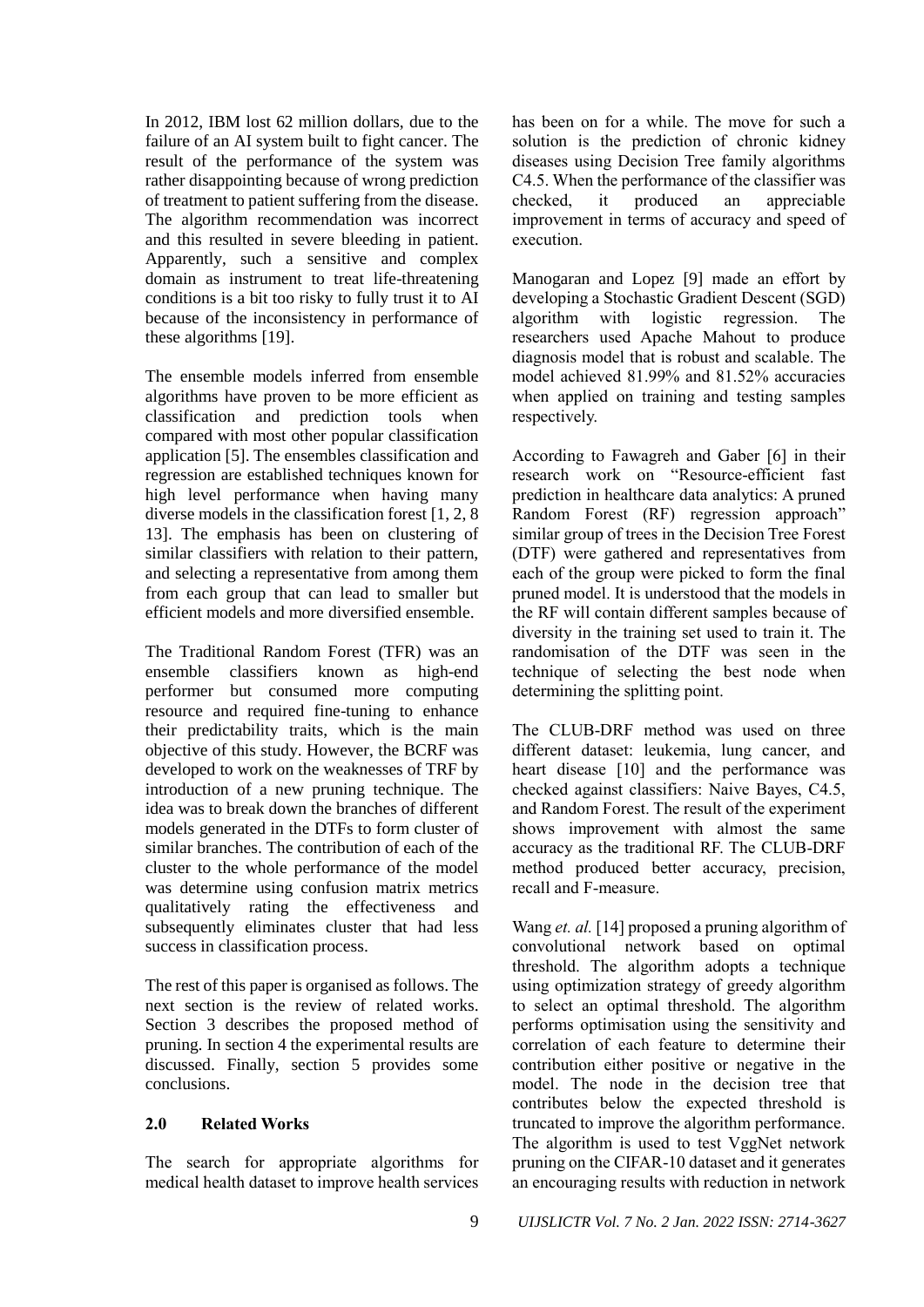parameters and running time. The optimisation method using greedy algorithm was adjudged a pretty idea.

According to Özöğür‐Akyüz, Otar, and Atas [11], ensemble cluster pruning can be used via convexconcave programming. The idea was to aggregate different decision tree models and relies on the degree of individual performance jettisoning the accuracy to select a group of best performance models to form the new algorithm. The algorithm was reported to have found better and approximated results to the optimum solutions. It was perfectly used to determine the best subset of models and the best one out of all the available models. The ensemble strategy has its advantages however, this proposed method trade-off accuracy for other metrics to arrive at best model.

Gao *et. al.,* [7] used rethinking pruning method for accelerating deep inference at the edge to facilitate real- time response of data mining and high- accuracy. This is necessary especially in devices that meant for speech recognition and language understanding and are having memory and storage space constraints. In tackling these challenges, network pruning algorithms have been developed and found to perform effectively well in deep neural network.

As good as they are, they often slow down devices and does increase latency time. However, rethinking pruning was introduced to alleviate these problems by suggesting an entropy-based pruning into network pruning technique without loss of accuracy. The sole aim is to reduce the information entropy of deep neural network outcomes to reducing the upper bound of the next decoding search space. The model was validated against some models. It was notably revealed that entropy-based pruning method performed better with reduction in latency time though with a little loss of accuracy.

The inconsistencies in the performance of algorithms in the above studies have rendered most MLAs classifiers unreliable and undependable. The closest study to this work has considered the clustering of each model in the DTFs for improvement. The BCRF has put forward the further breaking down of these models into branches for more scrutiny to improve the reliability of the model by digging deeper into their contributions.

# **3.0 Methodology**

The methodology adopted in this study is best illustrated with Figure 1. The figure captures the main goal of this research work.

# **a) Branch Clustering**

The branches that have similar order of features and attributes were grouped together to form a cluster in a DTF. In the same way, the whole process was repeated for all the DT branches in the second DTF that did not have any extra pruning mechanism induced.

# **b) Selection of Representatives**

The representative with high performance measure in each group was selected based on the values of recall, precision, F-score and accuracy. The branch with less than 60% was ignored or trimmed, which simply means a cluster is removed. This eventually led to reduction in model size and time of computation.

### **c) Model Evaluation**

The confusion matrix metric was used to judge the performance of each of the model selected for final model assessment. The test set was used on the new model and Naïve Bayes, RandomForest and k-Nearest Neighbour (KNN). The results of the accuracies were finally computed and examined to assert some conclusions.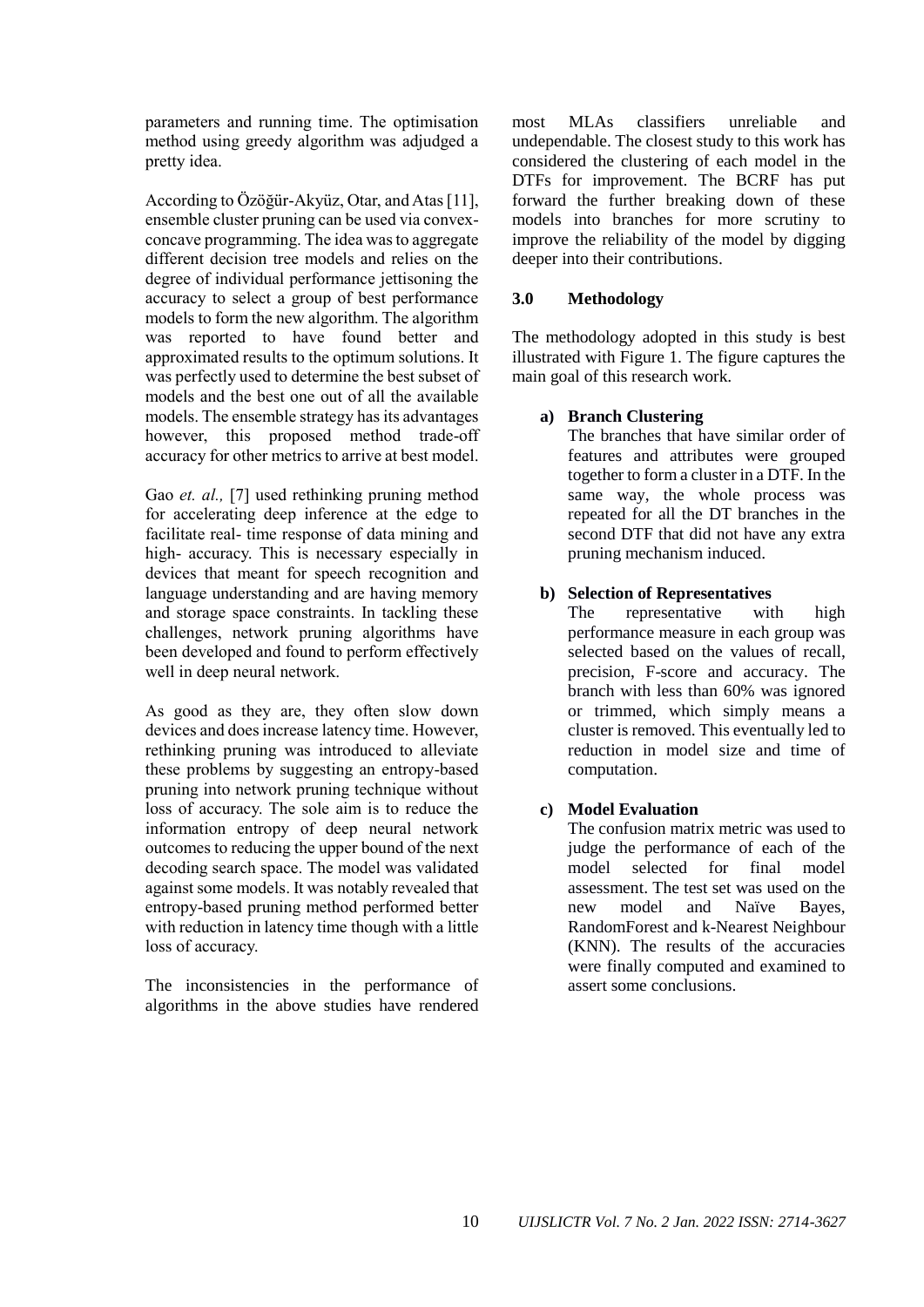

**Figure 1**: Decision Tree Forest Building Model CPM

#### **d) Decision Tree Forest (DTF) Building**

Two Decision Tree Forests (DTFs) were originally built using Entropy and Information Gain Ratio (IGR) before another DTF was further worked on to deny some of the Decision Trees (DTs) branches that failed performance threshold from reaching the last assessment test. The Pessimistic Pruning method was used to perform the pruning. The two DTFs were converted to rules and subsequently broken down into various distinct branches for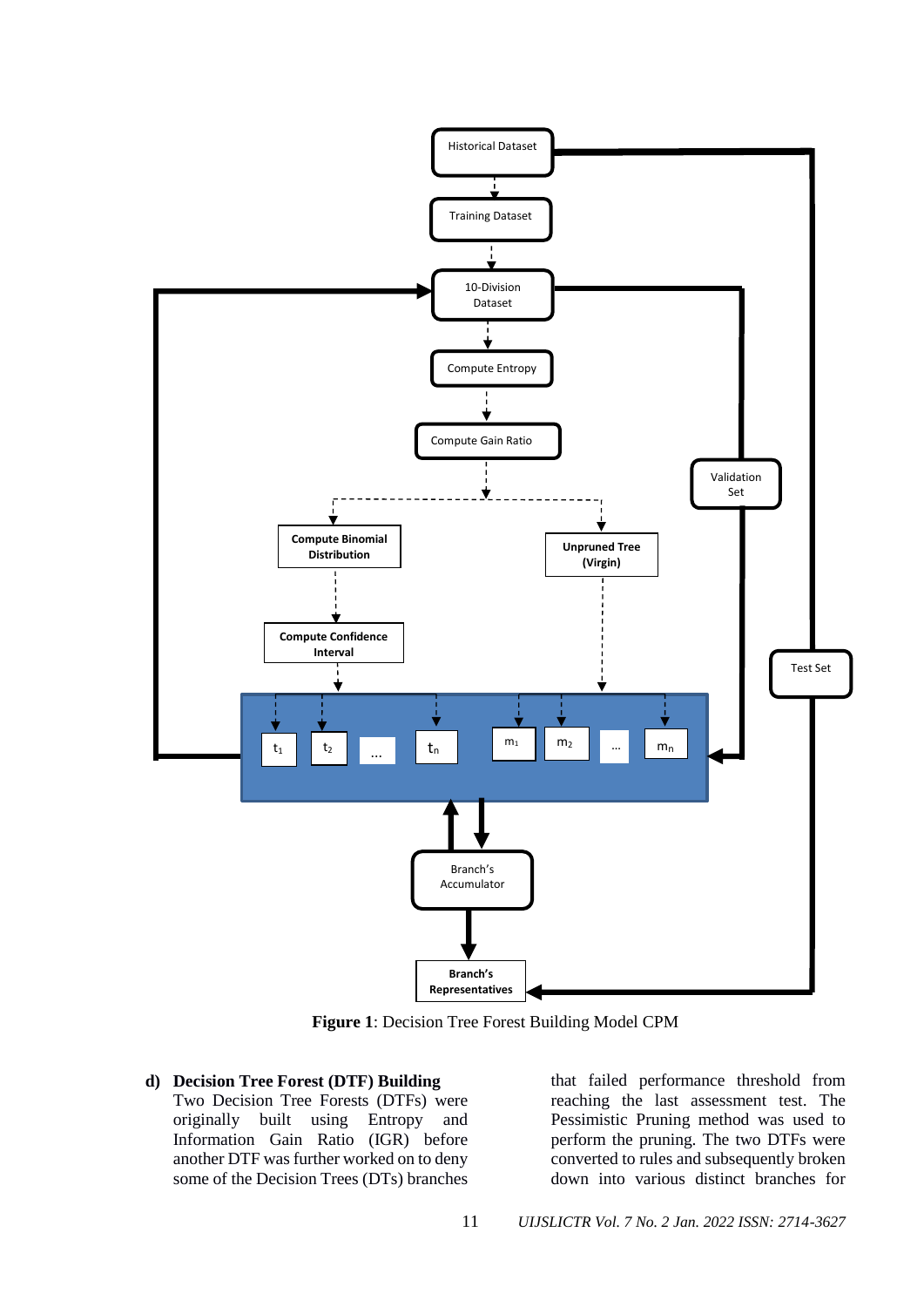clustering. There were certain numbers of groups in the first DTF and another set of groups in the second DTF. The Recall (sensitivity), Precision (Specificity), F-Score (F-measure) and accuracy values of each of the branches were noted during validation and this was used to select a representative in each similar group in both DTFs.

The above features were properly cleaned to aid machine learning. Meanwhile the whole dataset was divided into two, in the ratio of 80:20% while the 80% of the dataset was used to train and build the two DTFs. The remaining 20% was used to check the effectiveness of the models. In an attempt to make sure that all features were represented, the first division; 80% dataset was partitioned into ten equal sets and leave-one technique of validation was employed by sequentially isolating a set to validate the branches of the DTs in the DTFs.

The DTFs were built on the premise of Information Gain Ratio (IGR) and Entropy principle. An average of nine DTs was built into each DTF. Beside the two principles used in training the model, the first DTF was subjected to process with pessimistic pruning technique applied on the models in DTF.

The pessimistic strategy used binomial distribution ( $\varepsilon'$  (T, S) =  $\varepsilon$ (T,S) +  $\frac{leaves(T)|}{2.|S|}$  and Confidence Interval Theory (ε $(p$ runed  $(T, t), S$ )  $\leq \varepsilon'(T, S) + \int \frac{\dot{\varepsilon}(T, S) \cdot (1 - \dot{\varepsilon}(T, S))}{|S|}$  $\frac{1-e(1,3)}{|S|}$ ) to determine less efficient branches in the models. The idea was to reduce the branches based on their performances. Subsequently, the algorithm began to cut down the branches of each DT from the root to the leaves to extract relevant rules. These rules represent the branches of a DT from which they were extracted. The features and attributes of the next instance in the isolated test set were retrieved from the database and compared with the features and attributes of each of the branches to find out if any branch consists of all the features and attributes. The leave of the branch under examination was checked against the target attribute of the instance. The process was recursively performed with all the instances of the test set and records of total number of checks, correct and wrong predictions were

made. The precision, recall, F-Score and accuracy of the each branch were recorded against each branch.

Algorithm 1 runs through the process of building the forests from data space D, which is split into ten sets d. As stated in Figure 1, the algorithm selects both feature and attributes' identifiers from the database with the best value D<sub>best</sub>, d<sub>best</sub> using Shannon's entropy and Gain ratio theories. These theories are used to check the level of impurity and amount of information available in the dataset. The construction of tree  $T<sub>v</sub>$  and  $A<sub>D</sub>$  stops when all attributes contain the same class (pure) or there is no more feature or attribute left or no more attribute that can enhance the model.

#### **Algorithm 1:**

- 1. **Input**: an instance; dataset D
- 2. **Output** : rules // *Both pruned and unpruned rules*
- 3. **If** *Ds have the same class "pure" OR empty then*
- 4. *terminate*
- 5. **end if**
- 6. **for** *all attribute*  $d \in D$  **do;**
- 7. **if** *d = spliting feature* **then**
- 8**.** *Compute Entropy*
- 9. *Compute information Gain Ratio*
- 11. **end if**
- 12. **end for**
- 13. *D best ← Best attribute selected according to Shannon theories of impurity*
- 14. *Tree ← Create a decision node that tests d best in the root //first feature is the root*
- 15*.*  $D_{\mathbf{v}}$  ← *Induced children from D based on d*<sub>best</sub>
- 16. **for** *all*  $D$ <sub>*v*</sub> **do**
- 17. *Tree*  $\leftarrow$   $(D_{\nu})$ ; // construct trees v using *pessimistic pruning.*
- 18. *Induced the rule with Tree*<sub> $v$ </sub> and validate them
- 19. *Tree*<sub>γ</sub> ← *Virgin tree* ( $D_{\nu}$ ) *without Pruning*
- 20*. Induced the rules from DT forests*
- 21*. Compute true positive, false\_positive, true\_negative, false\_negative*
- 22. *Compute precision, recall, f-score and accuracy*
- 23. *Place similar branches from both DTFs together to form different clusters of rules*
- 4**. end for**
- 25. **for** *each rule*  $A_{D}$ **do;**
- 26. *Run filter algorithm by evaluation*
- 27. **end for**
- 28. r**eturn** *pruned rules*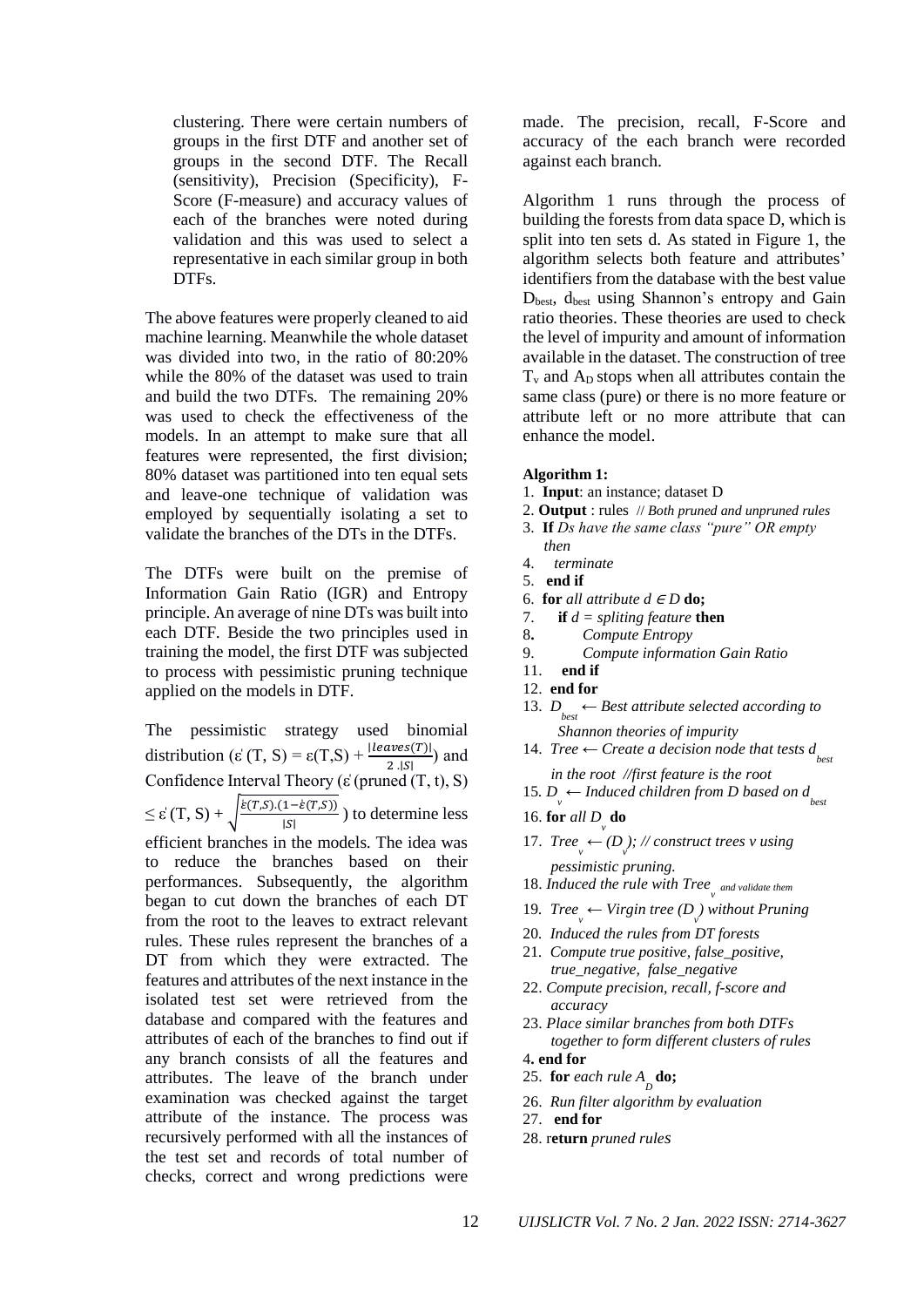#### **e) Historical Dataset (Email log)**

The email log obtained from an email server in a university in Nigeria was used in this study. The email log (EL) spanned across five years. The EL was downloaded from a Linux server for curation and cleaning purposes. There were 3,000 instances in the log with the exception of some irrelevant records. The dataset had 2,884 valid mails and 116 spammed mails when manually sorted.

### **f) Data Cleaning, Imputation and Transformation**

The process began with the selection of relevant features to the experiment from the bulky file downloaded and filling of missing values especially the classes. The file contained many irrelevant records and features. The features selected were eleven in number based on their degree of relevancy to the operation. The SenderIP which indicates the sender's network (Internet Protocol Address) or the source of the massage, the sender Username (UN) on the email header, which were either acceptable or jargons, and Receive Time (time the message was delivered to the server (day/night)), which is also critical to the classification of the dataset.

Context Length was picked to examine the length or the size of the message because email's servers were not meant to transfer or carry heavy files. They use Simple Mail Transfer Protocol (SMTP) to perform their activities. The Frequency (FRQ) of the mails is also considered, which is the number of times a similar message's header appears. The Context Type was considered as a vital attribute, which is often in Hypertext Markup Language (HTML), plain text or multipart, Protocol Validation (PV); the email protocol must be checked to determine if it is in conformity with the policy rules. This feature is highly relevant to this study. The email server with Sender Framework Policy (SPF) needs to lookup to the records

of Domain Name Server (DNS) where the email claimed to be coming from. The information from this process is compared with Internet Protocol (IP) address of the original server earlier obtained.

If the outcome matches, then the mail is passed, otherwise it is failed. The Receiver Number (RN), the structure of the receiver address on the mail header is also checked for validity and it is noted as one of the relevant features. Attached weight or attachment weight (AW), the weight of the attachment is also an important feature. Once the size is above certain threshold, it may be a subject of suspect. The result of spamAssasin; a software implemented on the server to detect spam mails was also used to improve the classification result (Target).

#### **g) Features and Attributes of Dataset**

The attributes of each of the feature from the obtained instances and as used during classification and prediction processes are as shown in Table 1:

Table 1: Features and Attributes of Dataset

| S/N | Feature         | Attributes     |
|-----|-----------------|----------------|
| 1.  | SenderIP (SIP)  | valid/invalid  |
| 2.  | User<br>name    | valid/invalid  |
|     | (UN)            |                |
| 3.  | Receive<br>time | night/day      |
|     | (RT)            |                |
| 4.  | Context Length  | large/medium   |
|     | CL)             | /small         |
| 5.  | Frequency       | frequent/seld  |
|     | (FRO)           | om/less        |
| 6.  | Context<br>Type | html/plaintext |
|     | (CT)            | /multipart     |
| 7.  | Protocol        | legal/illegal  |
|     | Validation (PV) |                |
| 8.  | Receiver        | valid/invalid  |
|     | Number (RN)     |                |
| 9.  | Attachment      | heavy/light    |
|     | weight (AW)     |                |
| 10. | Server IP (SIP) | valid/invalid  |
| 11. | Class (Target)  | spam/normal    |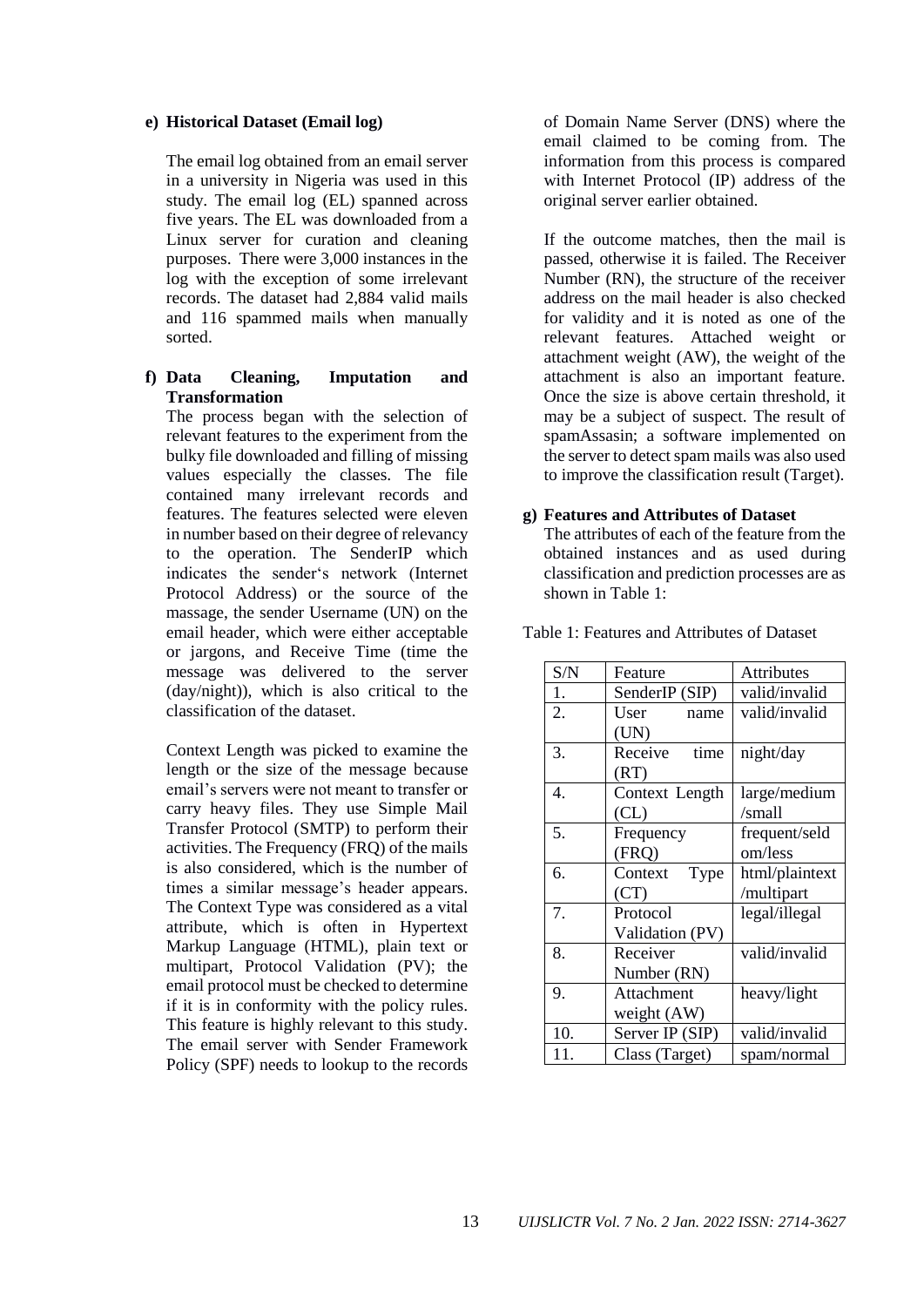### **h) Algorithm Training**

The dataset was divided into two major divisions. The first set was used for training the model while the second partition was used to evaluate the performance of the new model against the selected existing models. To train the dataset, 90% of 2,400 (2,160) of the valid mails and 80% (94) of the spam mails were selected to avoid data from being skewed. The 2,254 total instances were eventually used for training while 746 instances were used to evaluate the effectiveness of the models. Again, the process of training the ensemble model involves partitioning the training set further into 10 sets. A group from the ten set was sequentially selected to validate the remaining nine DTs in the DTF.

### **i) Implementation Environment**

The BCRF model was developed on a Linux Operating System (Ubuntu) using Java Programming Language on NetBeans Integrated Development Environment. The Dataset was stored and retrieved form MySQL Relational Database with 9 tables. The other classifiers (K-NN, Naïve Bayes, RF) were implemented on WEKA 3.8.4 version 2019 from The University of Waikato, Hamilton, New Zealand.

### **j) Performance Evaluation Metrics**

According to report published by Lawtomated [17] titled, "4 Things you need to know about AI: Accuracy, Precision, Recall and F1-Score" in 2019 that accuracy alone is not enough metric to check performance of a model. In fact, accuracy is just one of the four main metrics to determine the potential of a model.

These metrics are collectively referred to as confusion matrix, which is the most popular technique used to measure classification algorithm's performance. The principle is that the number of correct predictions of samples is plotted against the number of incorrect predictions from the same samples. In a situation where the classifier is handling binary operation, it considered the operation in terms of true or false and positive or negative. It is very easy to explain vividly the performance of a model using these principles.

The four metrics under the confusion matrix can further be explained as follows:

# **1. The Sensitivity:**

This metric reveals how many true positive are perfectly predicted out of all the actual positive outcomes from the samples. In other term it is referred to as Recall.

It can be mathematically explained as the true positive predicted divided by the sum of number of True Positive samples predicted and False Negative predicted samples.

$$
Recall = \frac{TP}{TP + FN}
$$
 (i)

However, if the value of sensitivity is high, it means most positive samples were actually classified correctly as positive samples, that is, it is the combination of True Positive and False Negative (TP+FN). The implication is that, there will be higher number of sample of False Positive (FP) measurement. Similarly, when the sensitivity is low there is bound to be high number of False Negative (FN). These were positive samples that were wrongly labeled or classified as negative [12].

# **2. The Specificity:**

The specificity is the number of positive samples predicted that were actually belong to the positive group predicted. It is a metric that wants to figure out how many of the samples classified by the algorithm as being positive samples are actually positive samples among all the assumed positive samples predicted.

The mathematical explanation would be the number of true positive samples predicted divided by the sum of true positive and false positive predicted.

In a simply way, it is the number of correct samples predicted as true positive over total samples predicted as true positive samples; both correctly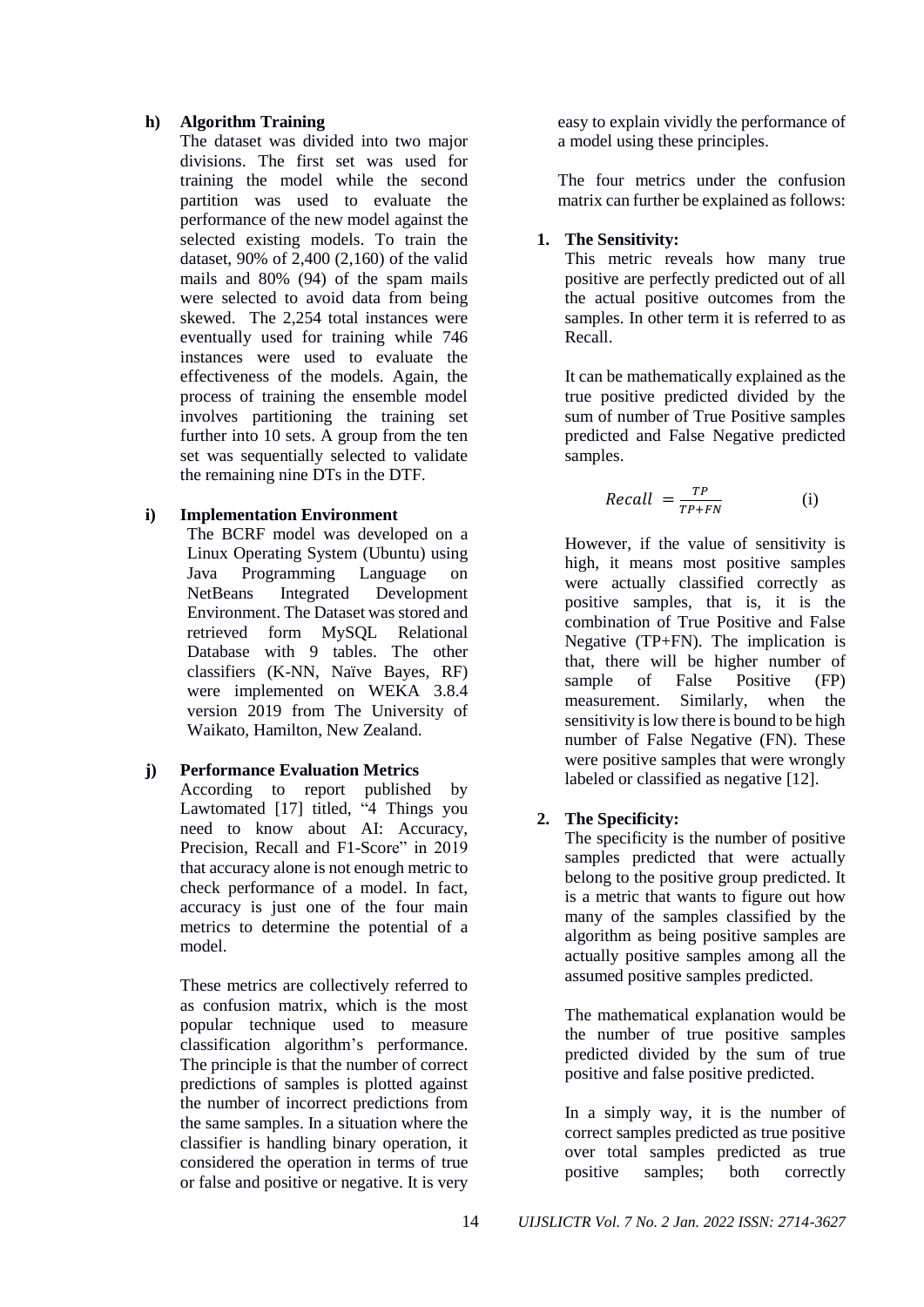predicted and the wrong predicted as true positive.

$$
Precision = \frac{TP}{TP + FP}
$$
 (ii)

It checks how precise a model is when predicting true positive samples. In domain like medical high specificity is cherished since there will still be further examinations before final conclusion.

It is important to measure the rate of false positive during classification evaluation, that is, how many negative outcomes were wrongly predicted as positive or vice visa [12, 15, 16].

This is to check number of irrelevant samples in a search.

$$
FPR = \frac{FP}{TN + FP}
$$
 (iii)

# **3. The F-Score**

The above two metrics, Sensitivity and Specificity are always operating in an inverse order such that when one increase the other will is forced to decrease. However, F-score has provided a single way of representing the two metrics. It is introduced to find a balance point in between the two metric parameters, which is generally called the F1-score. It is affirmed that the higher the result of Fscore, the more accurate a model is and the lower it is, the less accurate a model [12, 15, 16].

The F-score can be mathematically as

explained as follows:

$$
F-Score = \frac{2*Recall*Precision}{Recall+Precision}
$$
 (iv)

#### **4. The Accuracy**

The quality of a model is not perfectly determined by the accuracy alone even though is a critical performance's metric. In some situations, accuracy may be not be good and yet perfect for a domain area because of the result of one other previous metrics (Sensitivity, specificity). At some points, decisions are made on either of these metrics to justify the choice of a model. Recall could be prioritised over precision especially, when there is a high cost associated to FN**.**

Therefore, accuracy is the ratio of those samples correctly predicted, that is, the results of True Positive and True Negative to the entire data samples.

$$
Accuracy = \frac{TP + FP}{TP + FP + TN + FN}
$$
 (v)

where:

- Positive (P): Actual is positive
- Negative (N): Actual is not positive
- True Positive (TP): Actual is positive, and is predicted to be positive
- False Negative (FN): Actual is positive, but is predicted negative
- True Negative (TN): Actual is negative, and is predicted to be negative
- False Positive (FP): Actual is negative, but is predicted positive [18].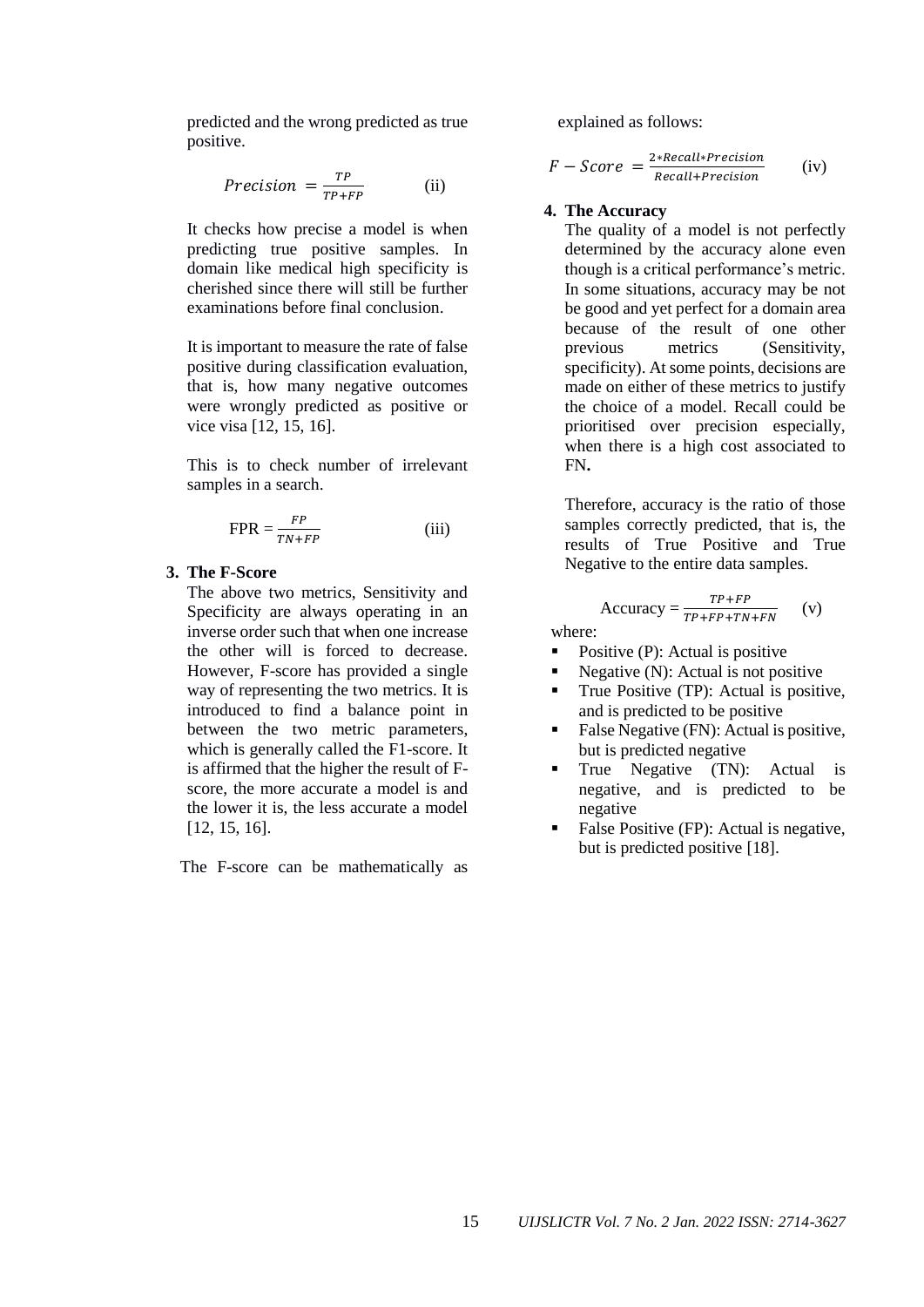#### **4.0 Results and Discussion**

#### **4.1 The Sensitivity and Specificity Measurements**

The sensitivity and specificity results on the chosen models in Figure 2 reveal the nature of how pure is the classification carried out on the sample data. From the Figure 2 Branch Cluster RandomForest (BCRF) had 0.995885 result for Sensitivity and 0.99316 for Specificity. The closest model in performance to BCRF in this

metric was Random Forest with 0.994505 and 0.990424 for Sensitivity and Specificity, respectively.

### **4.2 The F-Measurement**

Figure 3 shows the results of the F-measure which is the factor of both sensitivity and specificity. This is an attempt to find a balance point from both parameters. BCFR had 0.994521 while the closest model that is RandomForest had 0.992461.



**Figure 2: Models Sensitivity and Specificity Measurements**



**Figure 3: The models F-Measure values**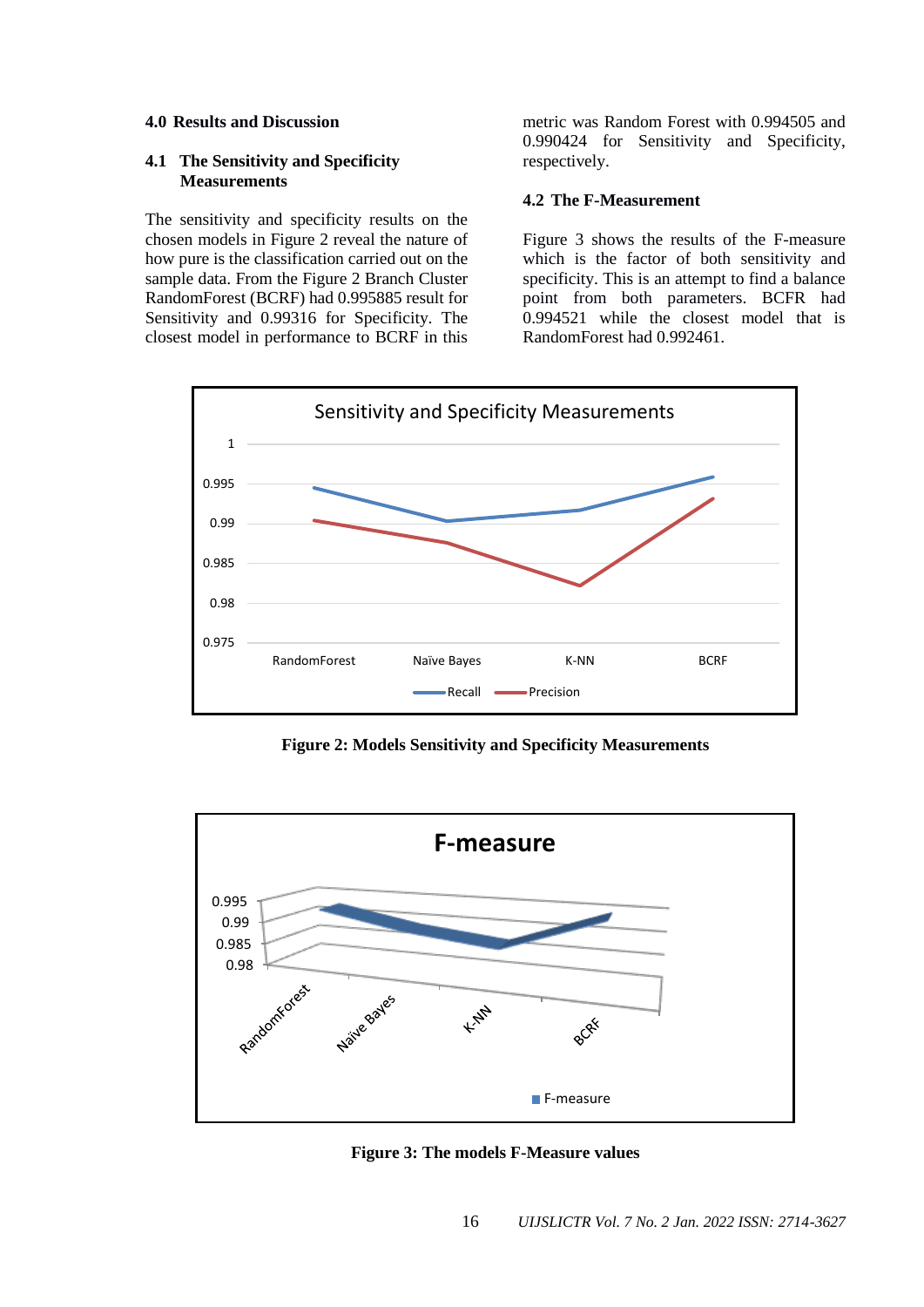#### **4.3 Time of Execution**

Figure 3 shows the time it took the models to learn and predict the outcome of the prediction assignment. The BCRF model had 0.101second to perform classification and prediction of the email set, which is relatively higher than other models except traditional Random Forest, which had the highest time of 0.11second.

#### **4.4 Percentage of Prediction of Accuracy**

The BCRF model had highest accuracy of 98.93% when compared with other models' accuracies. The Random Forest model also performed well with 98.53%, which was the nearest result to BCRF as shown in Table 1 and illustrated in Figure 4 although other models also performed fairly good.



**Figure 3: Execution Time(s)**

**Table 1: Percentage of Prediction of Accuracy**

| Model        |     |    |    |    | Accuracy            |
|--------------|-----|----|----|----|---------------------|
|              |     |    |    |    | $TP + FP$           |
|              | TP  | FP | TN | FN | $TP + FP + TN + FN$ |
| RandomForest | 724 |    | 11 |    | 98.53               |
| Naïve Bayes  | 717 | 9  | 13 |    | 97.86               |
| K-NN         | 718 | 13 |    | h  | 97.45               |
| <b>BCRF</b>  | 726 | 5  | 12 |    | 98.93               |



**Figure 4: Percentage of Accuracy**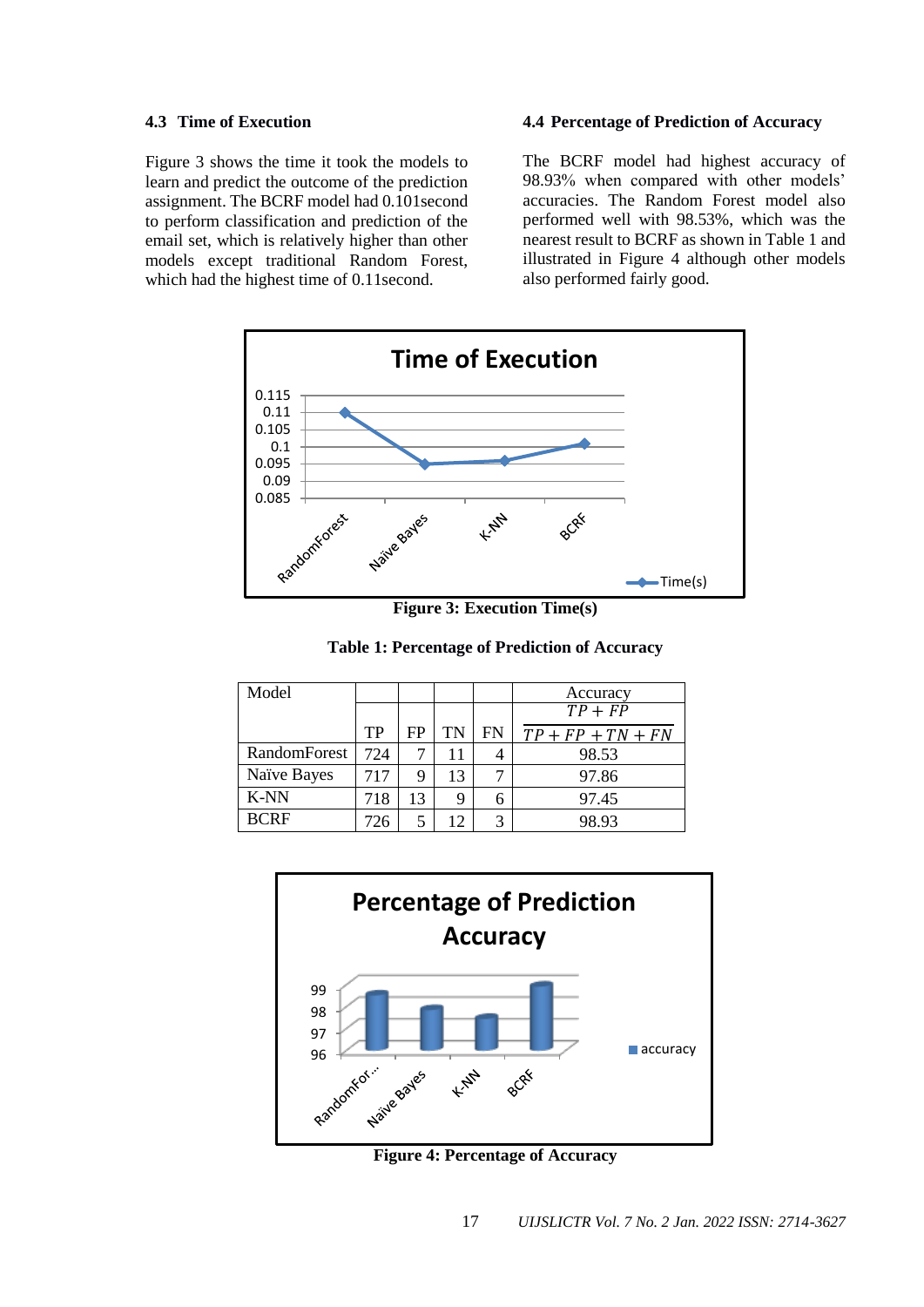### **4.5 Discussion of Results**

The developed Branch Clustering Random Forest (BCRF) model was evaluated together with other standard models. The same training dataset and test subjected to the models even though they employed different approaches for learning. The training data set was made to train the model along with the classes of each of the instance as outlined in Section 3.0. The BCRF generates eighteen pruned forests having equal sizes. It breaks and converts each Decision Tree (DT) in each DTF to rules where each complete antecedent and the class of each rule are considered as a branch.

The result of the performance of each branch is kept from the DTFs. Subsequently, the procedure groups all similar rules with respect to their performance during validation and a representative is chosen from them, based on the group that achieved the highest performance in terms of accuracy during construction.

As presented in Figure 2, there is a slight improvement in BCRF result on sensitivity and specificity. This, as a key performance indicator denotes how the model classified unknown cases and how pure is the classification exercises' results after the process. In a case where the sensitivity is high and specificity is low; it implies that most of the positives is correctly classified (low False Negative, FN) but there are a lot of false positives. When the sensitivity is low and specificity is high; it means that a lot of missed positives exist (high FN) but those that were predicted as positives are indeed positive (low False Positives, FP).

The result in Figure 3 demonstrates another key performance measurement with respect to balancing both results in Figure 2 instead of condemning the outcome therein or concludes on the performance of the model without reinforcing the conclusion with other indicators. The BCRF shows a better result, which re-emphasised an improved performance in handling classification processes.

The outcome of the metric in Table 1 and Figure 4 with respect to the performance accuracy of the model in prediction shows that BCRF outperformed all the models. The approached used was rewarded with a slight improvement in the performance of the BCRF when compared with other models. It is obvious that BCRF showed superiority over others in all cases including the time of execution as depicted in Figure 3.

# **4.6. Limitation of the Results**

The experiment was done on categorical dataset. The performance of this model will be best imagined on a non-categorical dataset.

# **5.0 Conclusion**

The strong ability of IoT devices to react appropriately to the event in their immediate environment is a factor of the performance of the algorithm driving them. The accuracy of these algorithms is a major attribute of IoTs to differentiate between objects. One major decision that motivates this study is the desire to improve classification and prediction algorithm in order to enhance the performance of IoT devices.

We presented in this paper a Branch Clustering Random Forest (BCRF) prediction technique that is more accurate than the most standard classifiers used in this research, including the traditional Random Forest model. To achieve this objective, we empirically validate the principle of diversity in ensemble approach that often produced better performance.

The improvement of this algorithm might have been as a result of extra pruning procedures of Shannon theory and pessimistic approach in the ensemble process and the strategy employed in data partitioning to avoid skewed dataset for training. The model had small size in terms of the width and height of tree, which enhanced understandability and reduced computational time of the model. The performance was as good as other models.

As future work, the implementation of this approach using regression mechanism will be a good prospect in order to examine if the algorithm will perform consistently well or even better than categorical datasets.

### **References**

[1] Adeva J. J. G, Beresi U, Calvo R (2005) Accuracy and diversity in ensembles of text categorisers. *CLEI Electron J* 9(1):1–2